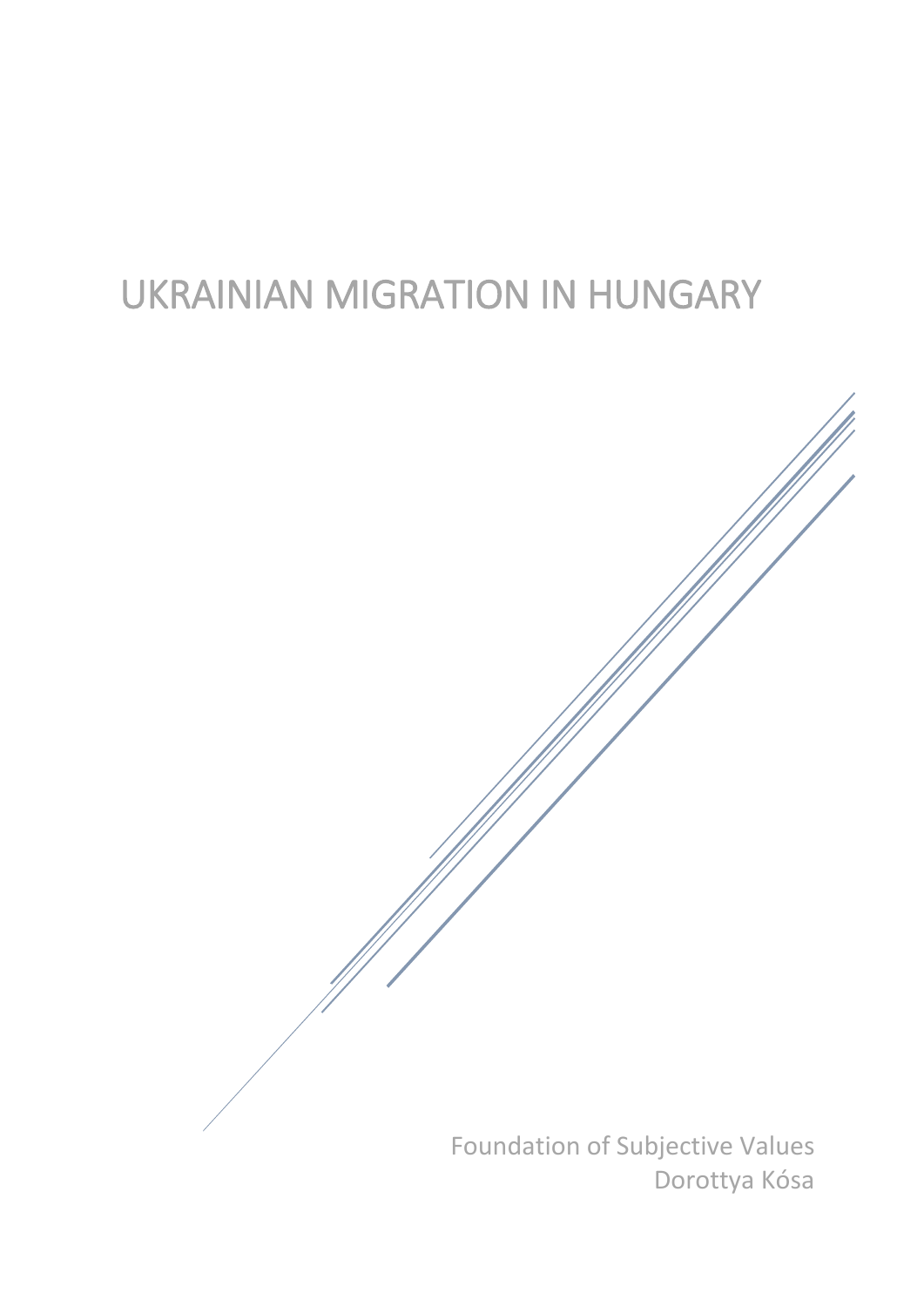# **Contents**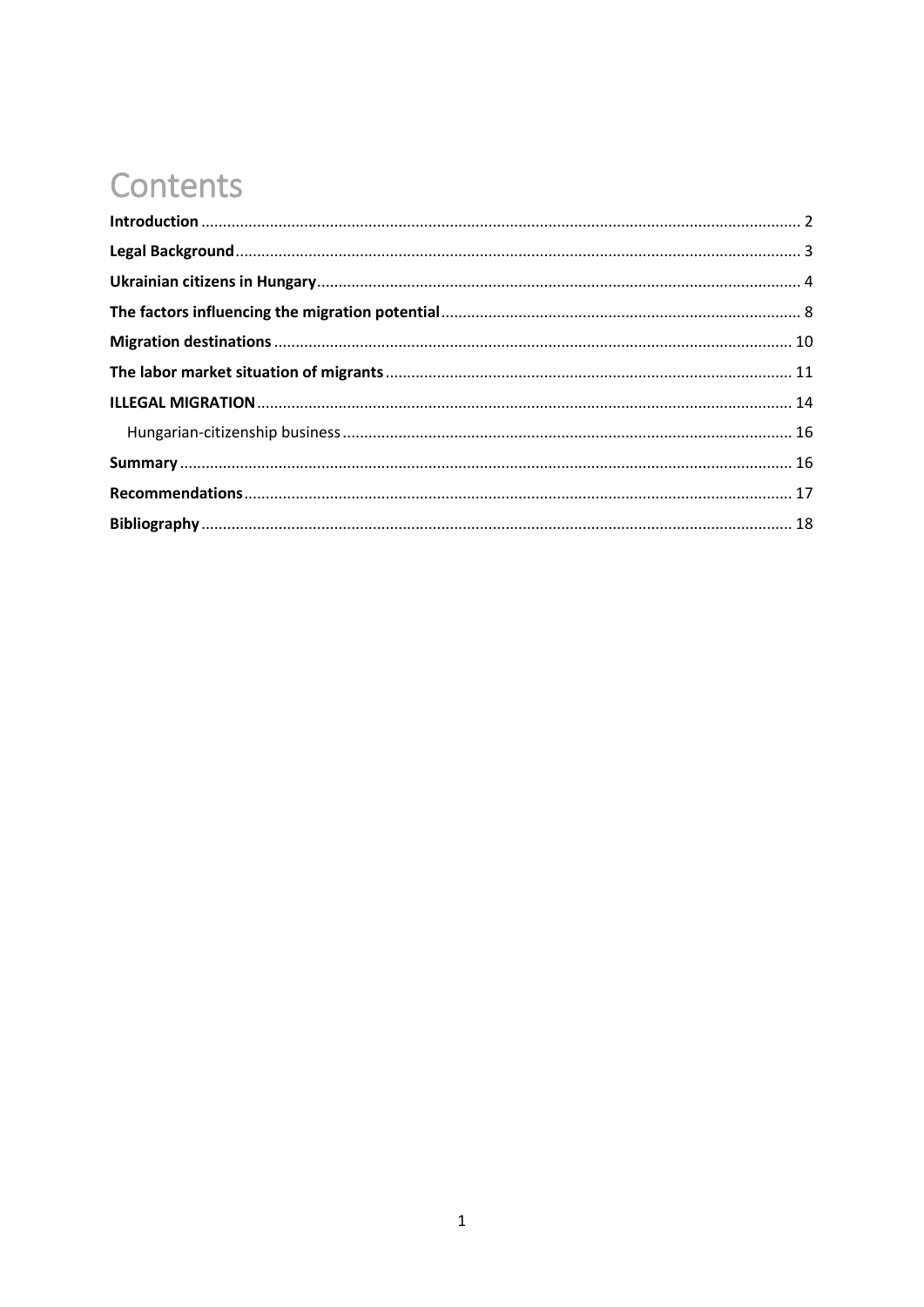## <span id="page-2-0"></span>**Introduction**

Migration is the temporary or permanent population movement. The potential factors of migration can be very different. The location change may be motivated by employment, political or economic conditions, learning ... etc. Therefore the migration is a movement process which is realized like a border crossing movement in a political or administrative sense.

The report aims to uncover the social, economic, geographical, cultural and labor market conditions of Ukrainian migration in recent years based on relevant and location surveys and statistics.

We would like to map the migration process affecting Hungarian targets, the main specifications of the migration routes and describe the number of Ukrainian citizens living permanently or temporarily in Hungary. We would like to examine the basic demographic characteristics of the migrants, such as gender, age, education, social and economic status in order to clarify the factors affecting the migration potential.

The types of migration, just as its root causes are quite varied. The migration can be examined in terms of the individual's intention, so that migration is voluntary or involuntary. The migration for to change school or job are considered voluntary migration. Forced migrations are usually caused by natural or industrial disasters, political, religious or ethnic reasons.

The migrations are distinguished geographically. We can talk about migration within and between countries as well. The internal migration within the country can be traced back to economic or social reasons in general. Nevertheless often political or environmental factors are responsible for population movements. Generally the migrants come from underdeveloped countries towards developed countries or territories.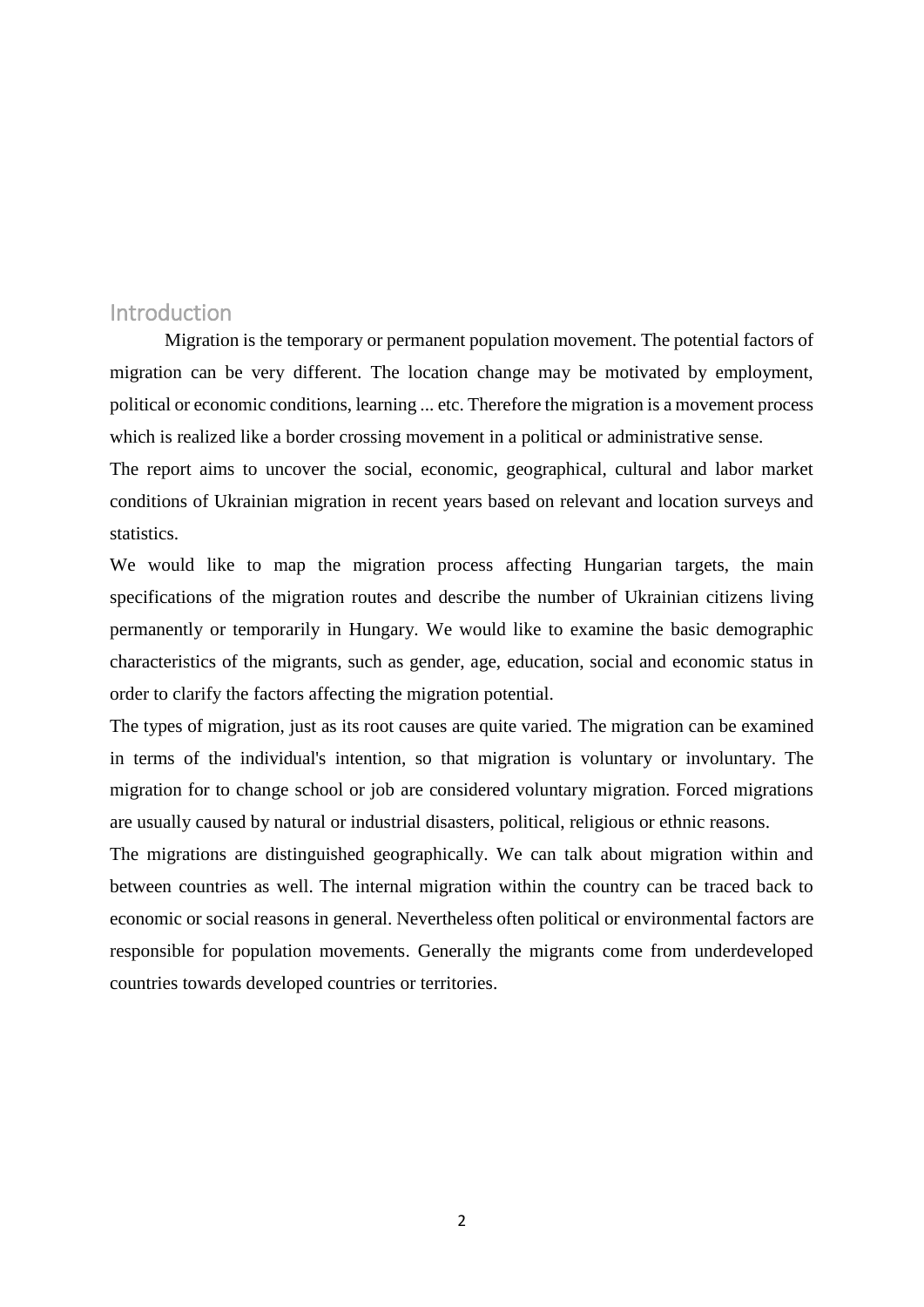#### <span id="page-3-0"></span>Legal Background

Central European countries have become into potential host countries from the mid-90s due to the regime changes. Movement between Ukraine and Hungary started quite early in the beginning of the 90s as a result of visa-free movement and the abolishment of passport restrictions.

A condition of joining the European Union in 2003 Hungary had to install visa requirements again towards citizens of Ukraine. Additionally, there were some implifications permitted for the Hungarian minority. For example: recommendation letters from cultural institutions were accepted by the Hungarian consulate.

In 2008, after Hungary joined the Schengen zone, the rules became complicated and fees were introduced. With this connection new border and immigration policy came into effect. Countries participating in the convention, including Hungary, undertook the elimination of internal border controls and fixed the control of common borders. Despite the changes in the border crossing and visa, the Ukrainian migration continued both in legal and illegal forms. Most of the labour and circular migrants from Ukraine come from Transcarpathia which is a Hungarian minority area. A large amount of migrants come from Beregovo/Beregszász.

In 2011 a new law came into effect about citizenship, which resulted many Hungarians beyond the border received dual citizenship. The law on dual citizenship defined that Hungarians abroad can obtain citizenship without having to move to Hungary.

After 2011 large part of Ukrainian migrants are likely to have disappeared forever from registered statistics.

At the levels of law making and implementation of law in line with migration, organizations, and institutions have to cooperate. The different authorities and functions results unequal power relations and it often leads to conflicts between the institutions. Immigration Authority managed by the Ministry of the Interior, the Office of Immigration and Nationality and the Police as well has a significant role in law enforcement.

It is also important to mention international and nongovernmental organizations working in the field of migration and asylum. For example such organizations among others the UN, the UNCHR, the ICMPD, or many civil organizations and NGO's.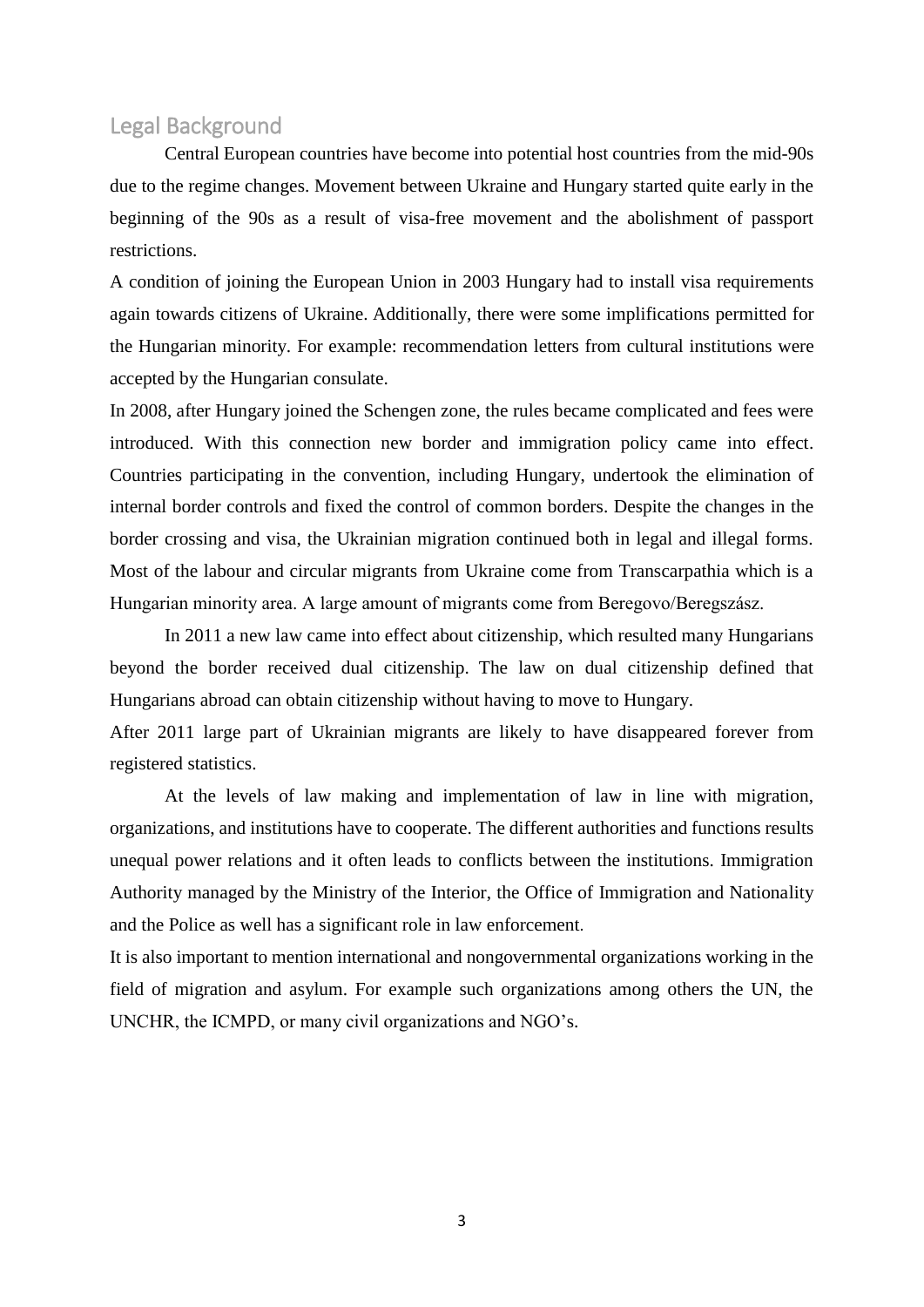# <span id="page-4-0"></span>Ukrainian citizens in Hungary

In Hungary people from Ukraine make up the second largest group after Romanians (HALMI et al. 2006 in KARÁCSONYI, 2011). The foreign citizens are persons living in Hungary whose immigration or permanent residence permits were held on 1 January of the current year.

For the analysis the resources of KSH (Központi Statisztikai Hivatal - Central Statistics Office of Hungary) and BÁH (Bevándorlási és Állampolgársági Hivatal – Office of Immigration and Nationality) were used among others. According to the KSH data, on January 1, 2015 the number of Ukrainian citizens was 6906. From this number 3997 were women and 2909 were men.

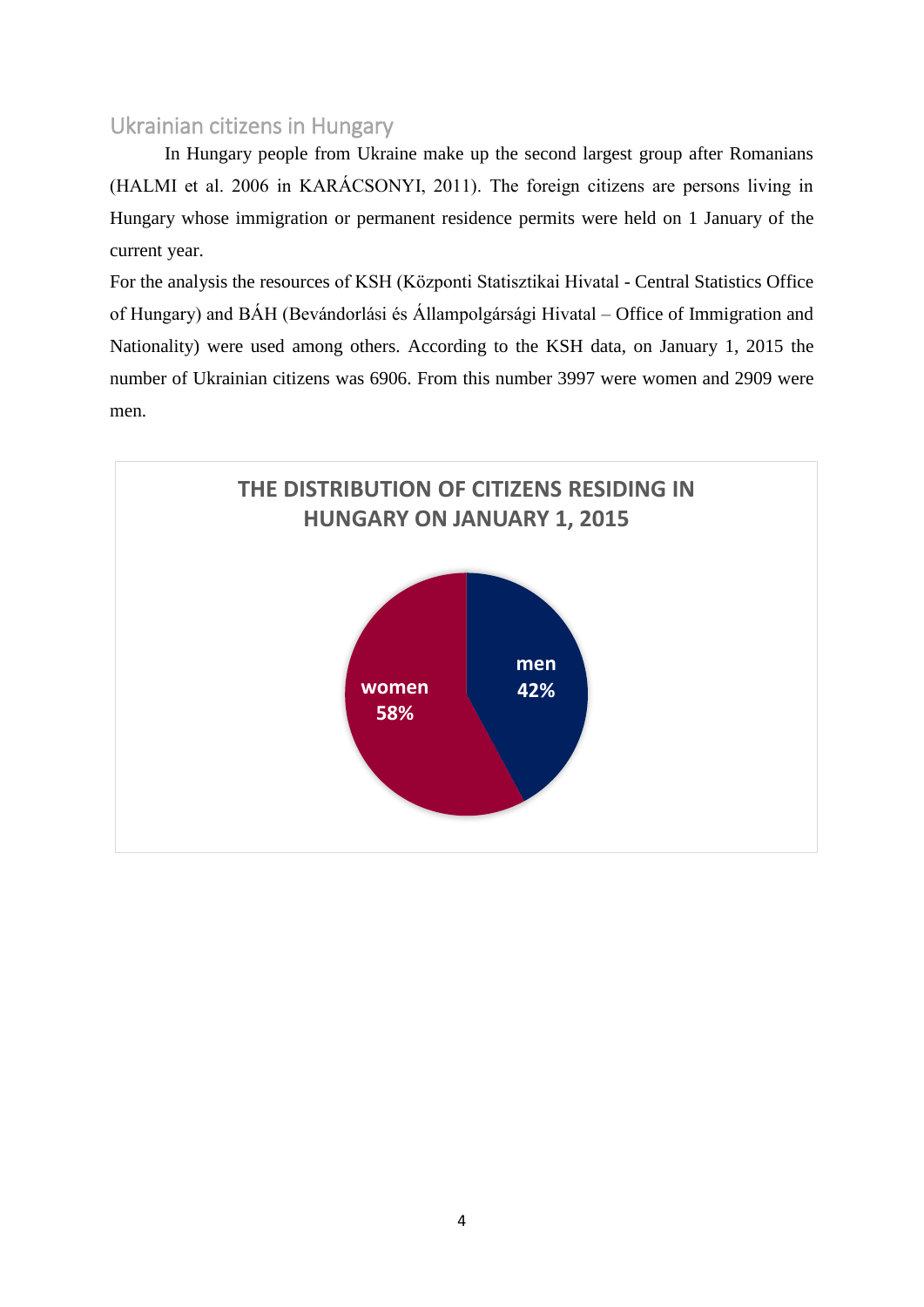



Based on KSH statistics we can see the changes in number of residential places established, naturalized citizens of Ukraine between 2005 and 2014. In the diagram we can see that the number of naturalized citizens of Ukraine in 2006 was the lowest and in 2011 and 2012, the highest.

The high volume may be due to a new law on citizenship adopted in 2011, which resulted many Hungarians beyond the border received dual citizenship. The law on dual citizenship defined that Hungarians abroad can obtain citizenship without having to move to Hungary. Even so the acquisition of Hungarian citizenship encouraged many Hungarian living abroad to establish residence within the borders of Hungary (too).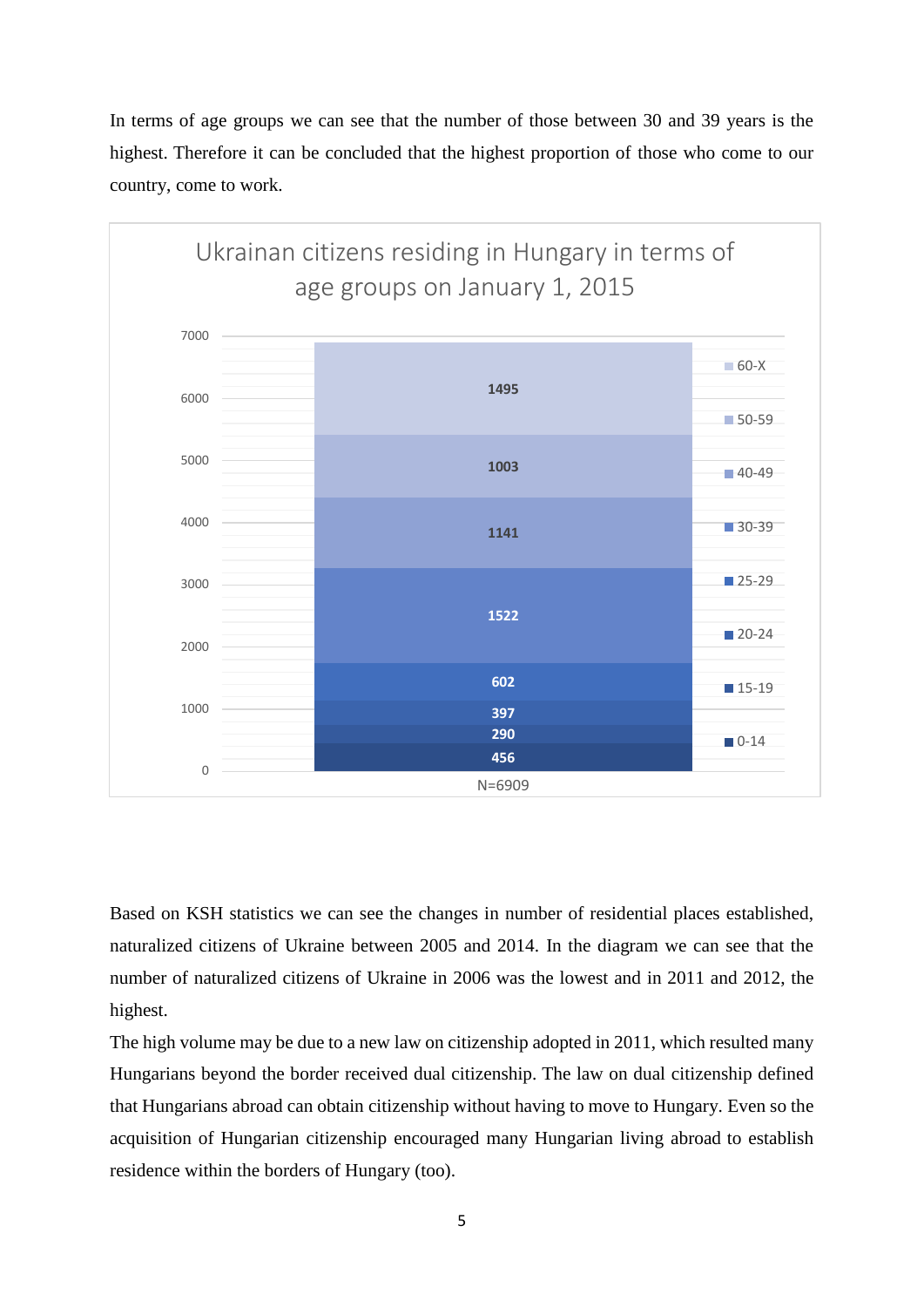

Thanks to the inclusion of data of BÁH we can see the applications for establishment and applications for temporary stays in recent years.

| <b>REQUESTING (2013)</b>                          | <b>TOTAL</b> | Permitted |
|---------------------------------------------------|--------------|-----------|
| <b>Application for National Settlement Permit</b> | 66           | 40        |
| <b>Application for Residence Permit</b>           | 1485         | 1296      |
| <b>Application for Permanent Residence Card</b>   | 484          | 459       |
| Application for visa less than 90 days            | 153 402      | 151 109   |
| Application for visa more than 90 days            | 642          | 605       |

It can be observed that between 2013 and 2014 the number of those who seeking residence permits and of those who applied for visa more than 90 days increased, and decreased the number of national applications fell establishment, the number of applicants for permanent residence card, and the number of applications for visas less than 90 days. In addition we can see that around 10% of those who seeking for permission were rejected.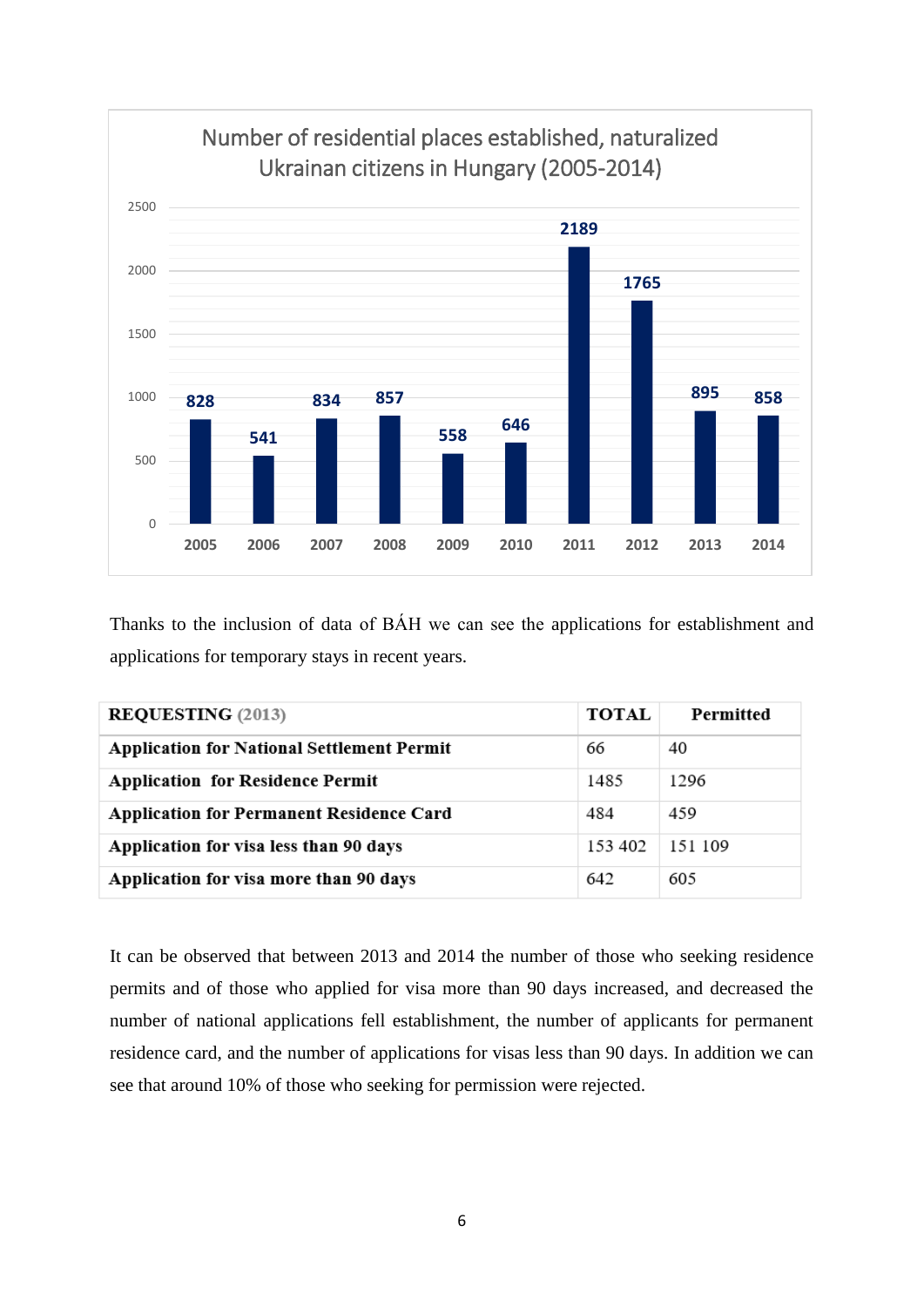| <b>REQUESTING (2014)</b>                          | <b>TOTAL</b> | Permitted |
|---------------------------------------------------|--------------|-----------|
| <b>Application for National Settlement Permit</b> | 53           | 34        |
| <b>Application for Residence Permit</b>           | 1859         | 1450      |
| <b>Application for Permanent Residence Card</b>   | 247          | 240       |
| Application for visa less than 90 days            | 119 691      | 117 603   |
| Application for visa more than 90 days            | 884          | 726       |

The tables are not included in the asylum seekers. Refugees, migrants and asylum seekers can be applicant for international protection as well. In Hungarian law the LXXX. law (made in 2007) and the number 301/2007. governmental regulation dispose of the asylum. The law modulate the content of asylum and the recognition of the refugees, as migrants, refugees or asylum seekers as well as the withdrawal of them. The duty of the asylum authorities is provided by the Immigration and Citizenship Office (BÁH), which was established in 2000. 01.01, as a privy of the Asylum and Migration Office.

According to the data of KSH the number of Ukrainian asylum seekers was infinitesimal in 2014. It was only 32 people. After 2011 large part of Ukrainian migrants and asylum seekers are likely to have disappeared forever from registered statistics.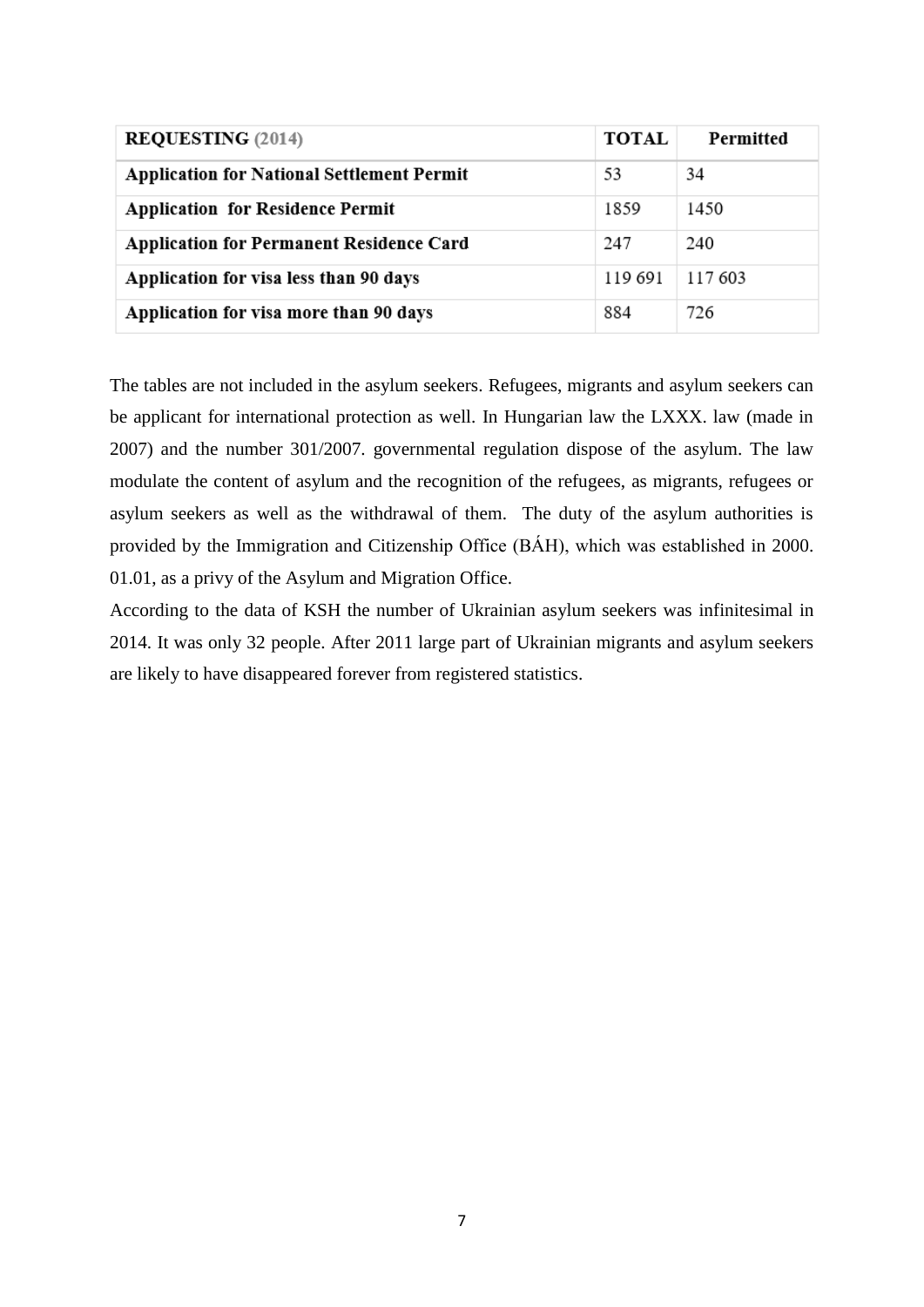# <span id="page-8-0"></span>The factors influencing the migration potential

Migration potential is defined as the willingness of someone to take a job or to emigrate abroad. Behind the migration process is there is always an underlying cause, factor. Unemployment, poverty or ethnic tensions increase the potential for migration. The poor conditions can motivate people to change, to migrate.



Based on KSH data the emigration rate between 2005 and 2014, was the highest in 2009. In this phenomenon the crisis in 2008 may play a role. For the increase in 2014 the Ukrainian political and economic situation provides a possible explanation.



8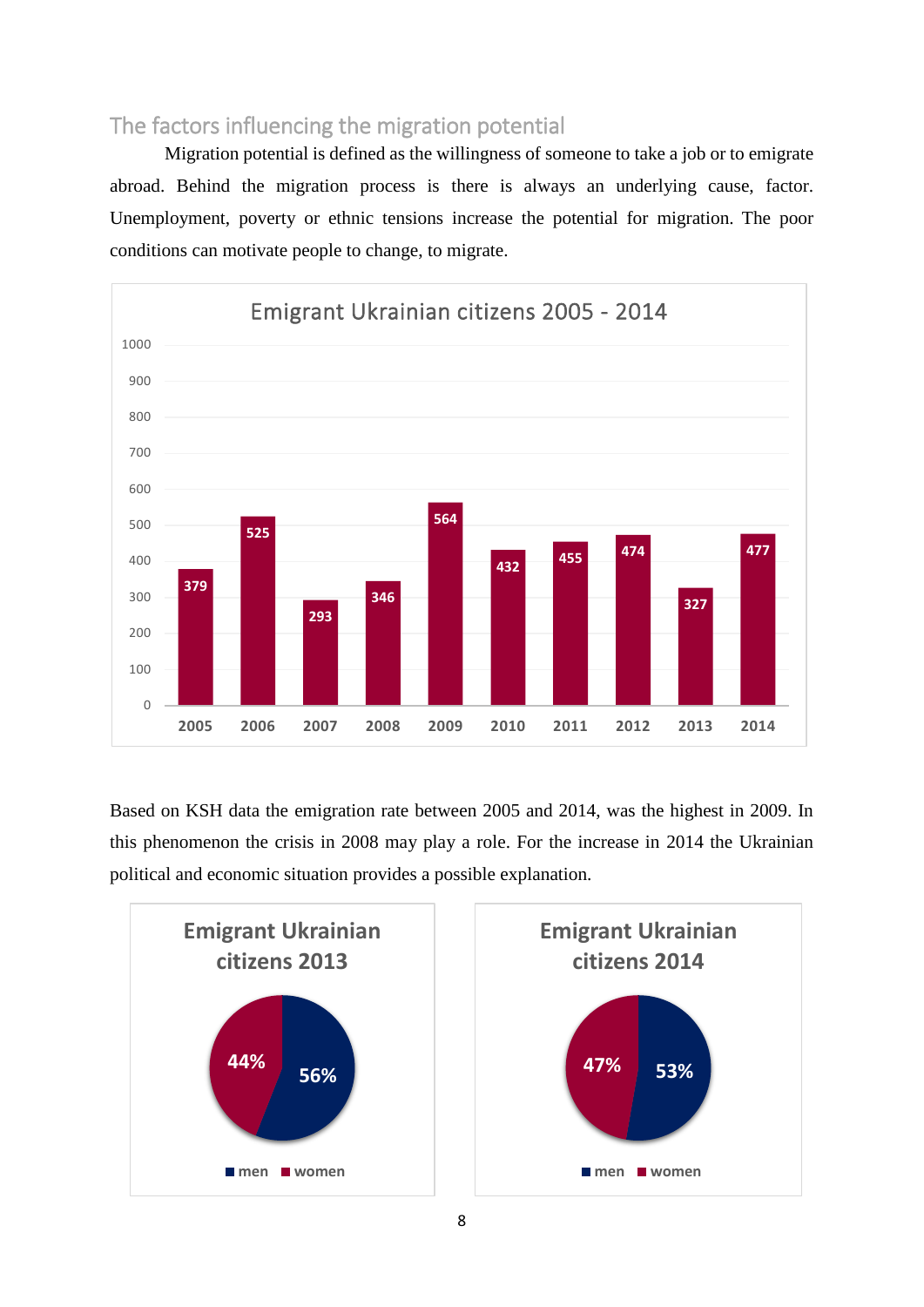The KSH researches in 2013 and in 2014 shows that more than half of migrant Ukrainian citizens is male in both years. The reason for this may be that mobility is higher among men, so men are usually characterized by higher migration potential as women. The reason of this can be the basic social norms.



The increasing age decreases the migration potential. According to the statistics the younger you are the higher migration potential you have. This is explained by the fact that young people often arrive to the destination country to study and to work. Young people can be encouraged by the spirit of adventure, appetite for secession from home, the hope of create their own households as well.

Both chart shows that the highest emigration is in the among of young people (20 to 29 years). Compared to the 2013 data, there are significantly more people in almost every category in the data 2014. The high proportion of young people may be explained by the emigration of jobs and further education opportunities.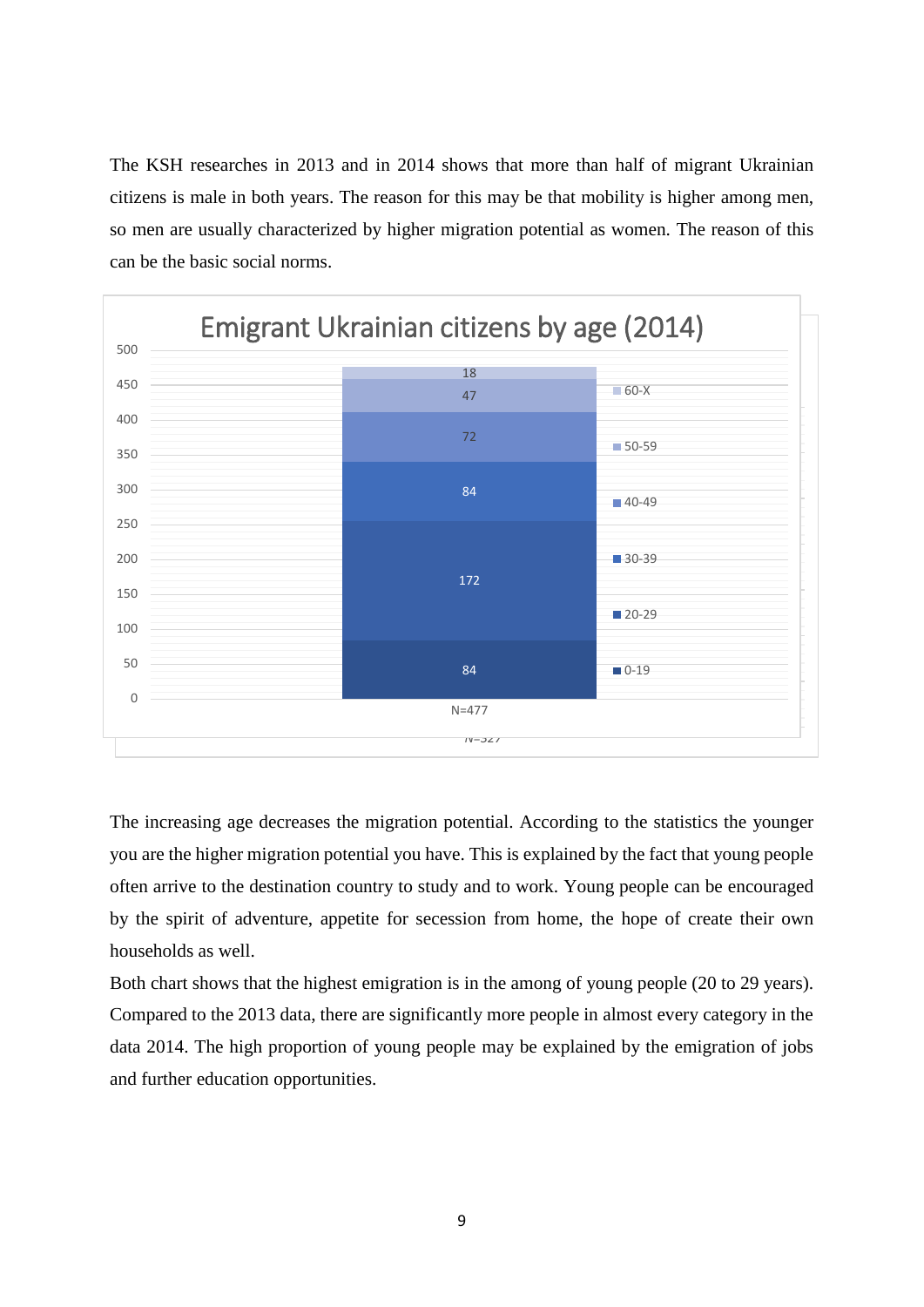### <span id="page-10-0"></span>Migration destinations

Economically underdeveloped regions are mostly areas in which the emigration level is high. From these areas, many people migrate because of the hope to better standard of living, better conditions, or because the more employment opportunities.

The primary destination of the Ukrainian ethnic Hungarians is the "mother country", Hungary. For the Transcarpathians Hungary is almost the only country where they want to go. (Sik, 2015). The primary destinations of Ukrainian migrants are the big cities, the capital and the centrum areas. In these areas it the easiest to find a good job, or a school. In addition the cities are culturally and ethnically diverse and varied, therefore the integration can be achieved more easily. In Hungary, the most popular and the most attractive destination is Budapest and Pest county. However, foreigners from neighboring countries prefer more cities nearest to their country of citizenship. This way beside Budapest popular migration destination are Debrecen, Nyíregyháza and Miskolc as well. The most popular counties are Szabolcs-Szatmár-Bereg, Pest and Hajdú-Bihar, where the 77% of the Ukrainian migrants live (Kincses, 2011). Thus, the Ukrainian migrants mainly settle in the capital agglomeration in Pest County and along the border with Ukraine. Most of the Ukrainian migrants came from Transcarpathia. The most popular destination are Budapest and Pest county and the areas of North-East Hungary.



*Edited by: Kincses Áron és Karácsonyi Dávid. (2011)*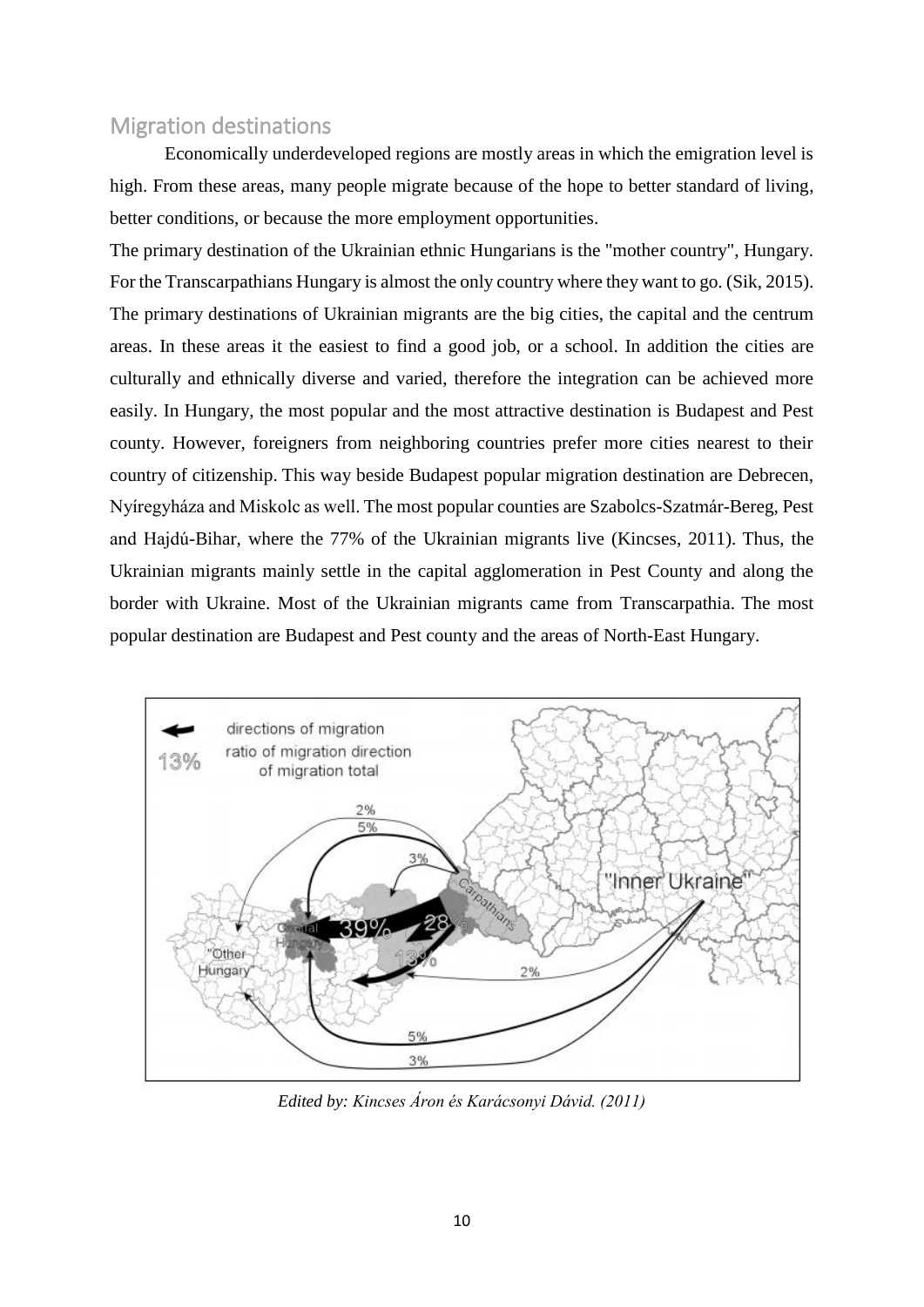

*Ukrainian citizens living in Hungary, according to the current Hungarian towns Edited by: Kincses Áron és Karácsonyi Dávid. (2011)*

# <span id="page-11-0"></span>The labor market situation of migrants

Most of the migrants coming to work to Hungary, coming from neighboring countries. With the adoption of the law of free movement of persons and labor in 2007, the legal possibilities of employment have changed as well. Based on sources of the Ministry of Human Capacities the number of work permits in the first quarter of 2009 shows us that high number of Ukrainians who were working in our country. The majority of Ukrainian workers was located in Central-Hungary. In the first quarter of 2009 Ukrainian migrants mostly worked in Budapest or in the agglomeration. The second most popular area was Southern Great Plains because this area is very close to the Ukrainian border.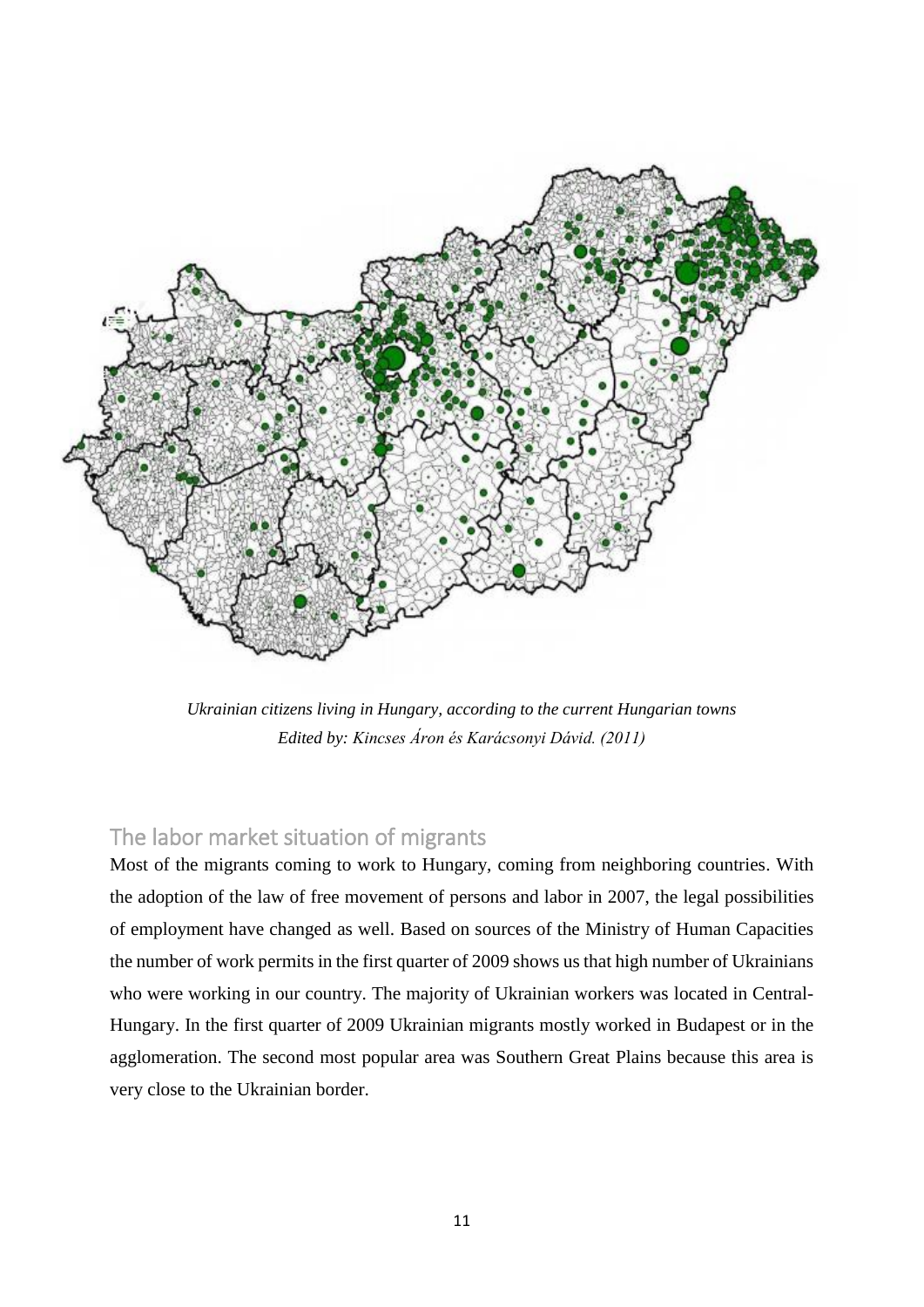|           |         |              |              |              |              | Northern | Southern |       |
|-----------|---------|--------------|--------------|--------------|--------------|----------|----------|-------|
|           | Central | Central      | Western      | South        | South        | Great    | Great    | TOTAL |
|           | Hungary | Transdanubia | Transdanubia | Transdanubia | Transdanubia | Plains   | Plains   |       |
| Ukrainian |         |              |              |              |              |          |          |       |
| employees | 1024    | 73           | 41           | 4            | 59           | 52       | 83       | 1336  |

*Source: Ministry of National Resources, the first quarterly of 2009*

We can distinguish the Ukrainian employees who were worked in Hungary in 2009 based on their professions. The following chart shows the twelve most common occupations among the citizens of Ukraine in 2009.

| <b>Job Title</b>                 | The number of permits issued |
|----------------------------------|------------------------------|
| construction worker              | 1547                         |
| unskilled workers                | 572                          |
| seasonal agricultural worker     | 257                          |
| semi-skilled construction worker | 118                          |
| bricklayer                       | 70                           |
| cleaning                         | 61                           |
| packer                           | 57                           |
| kitchen helper                   | 55                           |
| assembler                        | 42                           |
| gardening worker                 | 37                           |
| pilot                            | 35                           |
| aircraft mechanic                | 34                           |
| other jobs                       | 1435                         |
| <b>TOTAL</b>                     | 4320                         |

S*ource: Ministry of National Resources, 2009*

A large percentage of the Ukrainian employees are physical workers. The biggest working group is made up from construction workers. This category makes up 35% of the total. The important sectors of immigrant work are the agriculture, the construction industry and the hard physical work.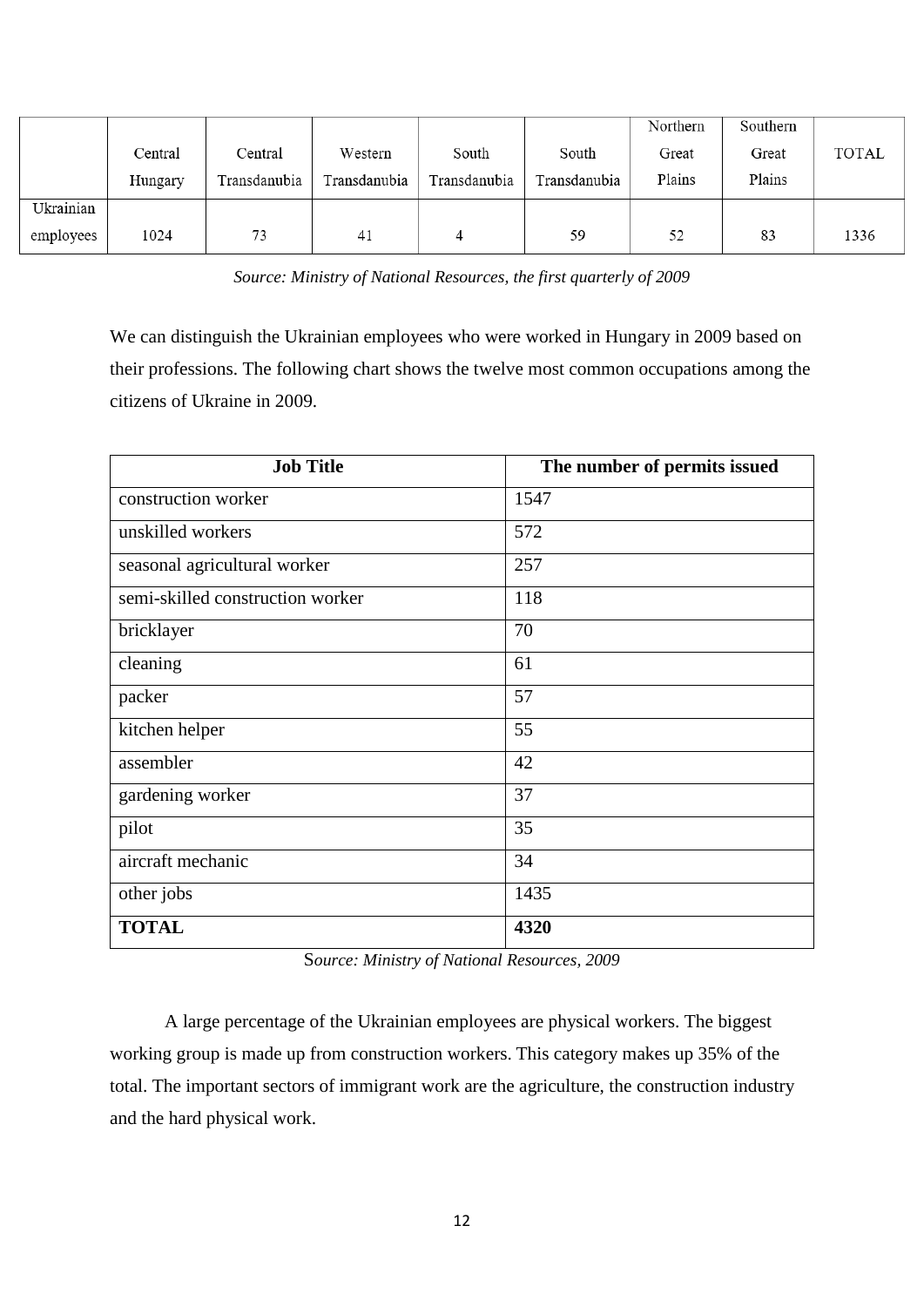"Illegal work" is also a popular as "migrant work" in Hungary. Many Ukrainian migrant works on the black labor-market. Therefore many migrants do for example seasonal works illegally.

| <b>ECONOMIC STATUS</b>         | <b>THIRD</b><br><b>COUNTRIES</b> | <b>UKRAINE</b> | <b>SERBIAN</b> | <b>RUSSIAN</b> | <b>CHINESE</b> | <b>VIETNAM</b> |
|--------------------------------|----------------------------------|----------------|----------------|----------------|----------------|----------------|
| <b>Employees</b>               | 21 316                           | 7957           | 1514           | 755            | 3575           | 779            |
| Entrepreneurs, private payers' | 7339                             | 1229           | 256            | 443            | 2017           | 679            |
| contributions                  |                                  |                |                |                |                |                |
| Unemployment benefits          | 534                              | 235            | 24             | 33             | 10             | $\overline{2}$ |
| Other recipients               | 2021                             | 731            | 67             | 102            | 126            | 95             |
| <b>Students</b>                | 1183                             | 364            | 132            | 92             | 38             | 67             |
| Pensioneers                    | 2580                             | 1837           | $\overline{7}$ | 349            | $\overline{4}$ | 3              |
| <b>Minors</b>                  | 5193                             | 1224           | 181            | 271            | 1296           | 525            |
| <b>TOTAL</b>                   | 40116                            | 13577          | 2181           | 2045           | 7066           | 2150           |
| <b>SARE %</b>                  | 100%                             | 33.8%          | 5.4%           | 5.1%           | 17.6%          | 5.4%           |

*Source: Hárs Ágnes and Tóth Judit calculations based on National Health Insurance data (in.: "Circular Migration Patterns Migration between Ukraine and Hungary", Ayse Caglar, Tibor Sillo, Ignacy Jóźwiak, Kornélia, Hires-László, 2011)*

The table shows the number and the distribution (%) of migrants from third countries (person) economic status based on OEP-data in 2009. We can see that, overall, the highest migrant-emitting country is Ukraine among the listed third countries. From the examined third countries Ukraine has the biggest proportion (33.8%).

|                                              | <b>Ukrainian migrants</b> |
|----------------------------------------------|---------------------------|
| <b>Employees</b>                             | 58,6%                     |
| Entrepreneurs, private payers' contributions | 9.1%                      |
| Entrepreneurs: assets ratio                  | 14.5%                     |
| Unemployment benefits                        | $1.7\%$                   |
| Other recipients                             | $5.4\%$                   |
| <b>Students</b>                              | 2.7%                      |
| Pensioneers                                  | 13.5%                     |
| <b>Minors</b>                                | 9%                        |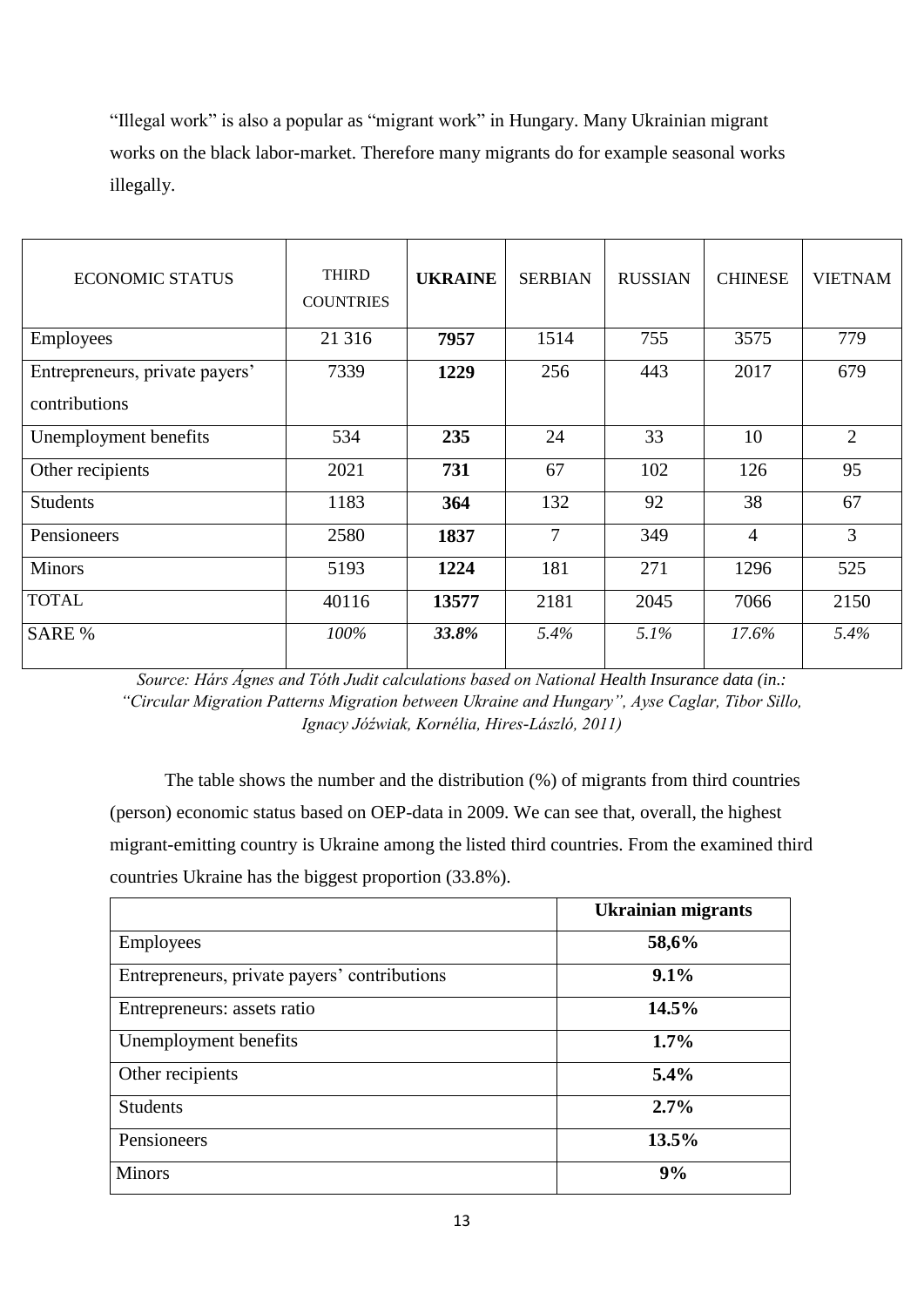| тлт.<br>$\sim$<br>▴◡<br>----- | - 000<br>100% |
|-------------------------------|---------------|
|                               |               |

*Source: Hárs Ágnes and Tóth Judit calculations based on National Health Insurance data (in.: "Circular Migration Patterns Migration between Ukraine and Hungary", Ayse Caglar, Tibor Sillo, Ignacy Jóźwiak, Kornélia, Hires-László, 2011)*

Unfortunately, we face the difficulty that distribution of the employement of migrants by gender rarely appears in Hungarian statistics. Information on female Ukrainian migrants in Hungary is very poor.

Third-country nationals mostly come to our country for employment purposes. To start money earning activities in Hungary immigrants need to have work permit. If they receive a work permit, they can seek for residence permit. Currently, only highly skilled workers may apply for combined permit. In their case, the European Union Blue Card is an easy and simple opportunity to get combined permit. According to the law (see in 2007. II. 2. § (f) ) the EU Blue Card is a residence permit which is available to highly qualified workers and which entitle to stay in the territory of a Member State and to eligible for employment. It must comply with the uniform format of the decree (2002.06.13. 1030/2002/EK) residence permits for third-country nationals

Thus for the low qualified persons it is more complicated procedure to acquire employment and residence permit. Therefore Blue Card is a good idea, but unfortunately, in practice, very few use its opportunities.

Right of residence based on running a company or a business organization is controlled and checked in order that legal migration channels to be accessed to real and legal immigrants. Analyses of recent years showed that there is no significant presence of foreign labor in the Hungarian labor market. Although there are statistics and information on the Hungarian labor market shortages and demands, the economic potential of migration and labor market benefits in migration do not appear in the Hungarian practice.

### <span id="page-14-0"></span>ILLEGAL MIGRATION

We can read about an interesting phenomena in a HVG article which was published in the middle of October. The article described the specific situation of Kispalád, which is a small village near to the Ukrainian border. The population of this small village has greatly increased over the past year, so the KSH noticed recently that something has to be happened with Kispalád. At the end of 2014 every square meter had an inhabitant. On the first of January in 2015 the population of Kispalád was 963 people. This means that within a few years the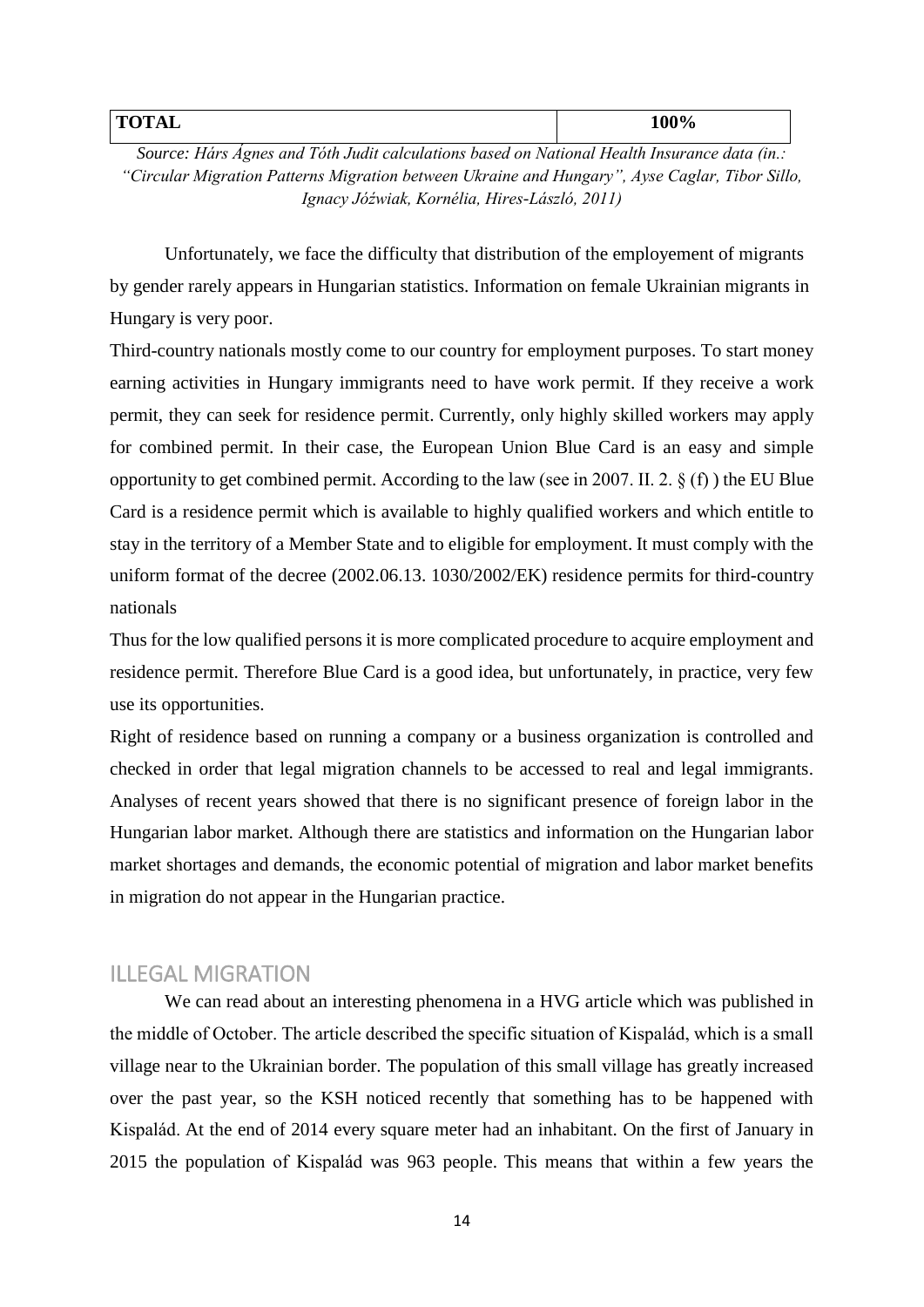population more than doubled itself. According to the notary, in the autumn of 2015 the population was well above 1300 people.

Neither the birth nor the internal migration does not cause such an increase, the KSH experts concluded that the majority of new residents – nearly 800 people – are Ukrainian citizens.

There was a question: What resulted, that amount of "immigration"? There are theories that the mayor election may play a crucial role in the increasing number of the Ukrainian citizens in Kispalád. Other theories says that due to the civil war and the conscription of citizens of Ukraine, more and more people choose the migration. Of course, this phenomenon can be explained by the low standard of living in Ukraine and the fact that Ukrainian citizens "move" to Hungary for a better life, a better livelihood.

To explore these issues I made an interview with mayor of a small village near to the Ukrainian border. He told me his impressions and experiences, but he asked me to let him be anonymous in order the open and direct conversation. According to the mayor, the number of Ukrainian citizen settlements logins started to appear in 2011 because of the dual citizenship. The last two years this trend heightened.

Hungarian citizenship can be requested by those who has already Hungarian citizenship in the past or their descendant, who had Hungarian citizenship before 1920 or between 1940 and 1945, speak Hungarian and there is no public security or national security reason to refuse the citizenship.

The mayor believes that Ukrainians "check in" to small villages in our country because of the possibilities of EU, and the better standard of living. He added that this phenomenon definitely not appeared because of smuggling, as it exist anyway. He noted that during the process of Hungarian citizenship oath he faced with the situation that many applicants cannot speak Hungarian.

The mayor claims that relatively large number of high-skilled young people come from Ukraine to small villages in Hungary near to the Ukrainian border. This would be very good for the village, but unfortunately, they all leave after "check in". They want to go to Budapest, or Western European countries, mainly to Austria or Germany.

According to the mayor one "check in" can cost between 10 and 50 thousand Hungarian forints. Hungarian law system does not regulate by any act the number of people living in the same household, therefore theoretically it is possible that more than hundred people lives together in a small flat, or in a little family house.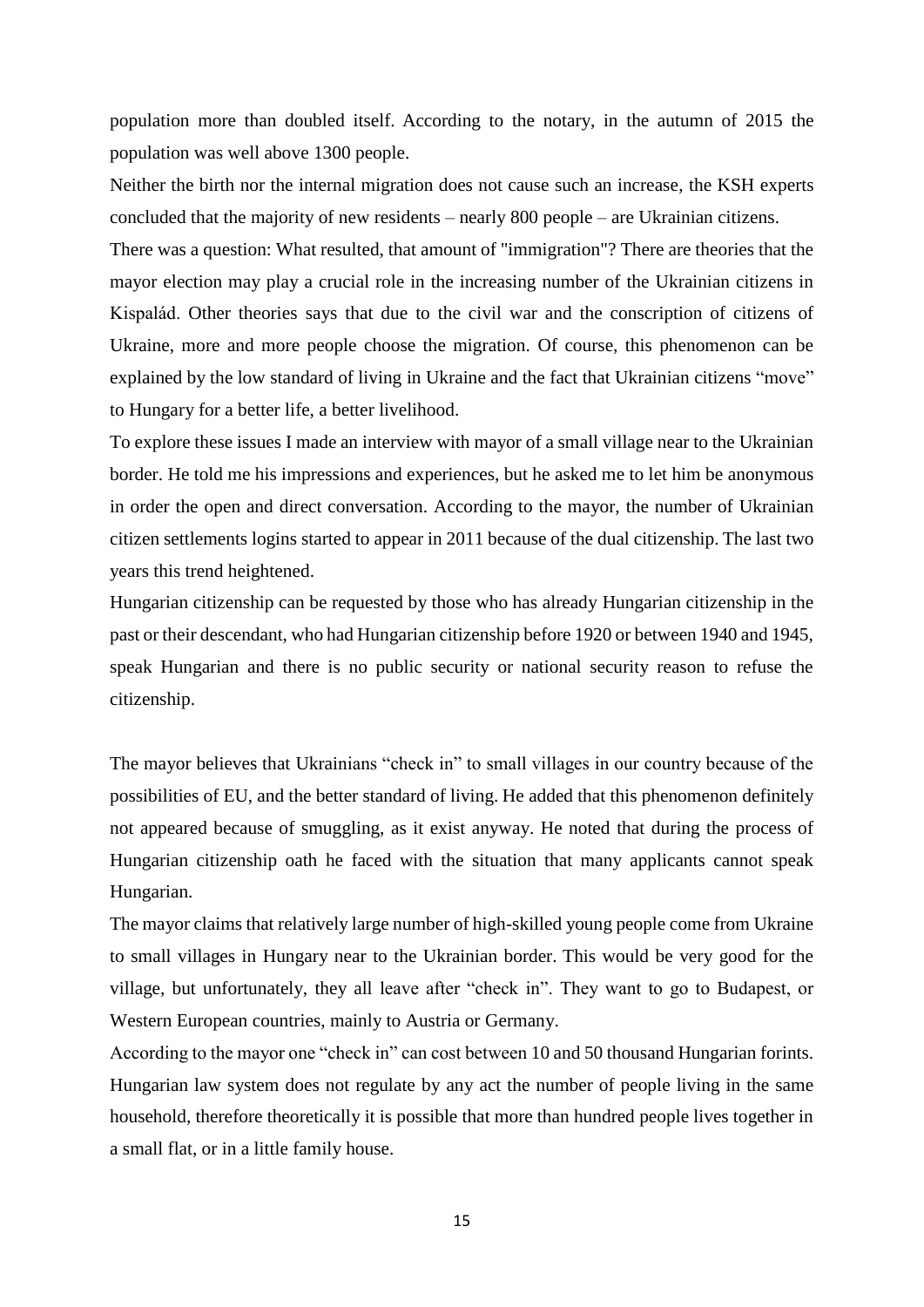#### <span id="page-16-0"></span>Hungarian-citizenship business

HVG announced another article last week about the serious mafia on dual citizenship. There are a lot of company or illegal group what was created to take advantage of people who want to obtain dual citizenship. Tens of thousands of Russian, Ukrainian and Serbian could get falsified citizenship in recent years. There are many Russian and Ukrainian websites as well, where they write down how to obtain Hungarian citizenship without Hungarian ascendants or without speaking Hungarian.

On the one hand it is very difficult to investigate the true origin of a descendant. This would require effective cooperation between Hungarian and Ukrainian authorities. On the other hand, anybody can learn the citizenship oath by heart very easily. In extreme cases an actor can also be used. Usually a false nationality assistance takes between 5-30 thousand euros. In many places, the municipal leaders, mayors, notaries, prosecutors are bribed.

#### <span id="page-16-1"></span>Summary

Overall, we can say that the largest proportion of Ukrainian migrants in Hungary are middleaged men. They come to our country because of the job opportunities. Also be concluded that in Hungary people from Ukraine makes up the second largest group after Romanians.

In 2011 a new law went into effect about citizenship, which resulted many Hungarians beyond the border received dual citizenship. Thereby from 2011 many Ukrainian migrant disappeared from the migrant statistics.

The primary destination of the Ukrainian ethnic Hungarians is the "mother country", Hungary. For the Transcarpathians Hungary is almost the only country where they want to go. Most of the Ukrainian migrants came from Transcarpathia. The most popular destinations are Budapest and Pest county and the areas of North-East Hungary. This way beside Budapest popular migration destination are Debrecen, Nyíregyháza and Miskolc as well. Southern Great Plains is also a popular area, because this territory is very close to the Ukrainian border.

A large percentage of the Ukrainian employees are physical workers. The biggest working group is made up from construction workers. . The important sectors of immigrant work are the agriculture, the construction industry and the hard physical work.

The most urgent problem and issue with the Ukrainian migration to Hungary is connected to the citizenship questions.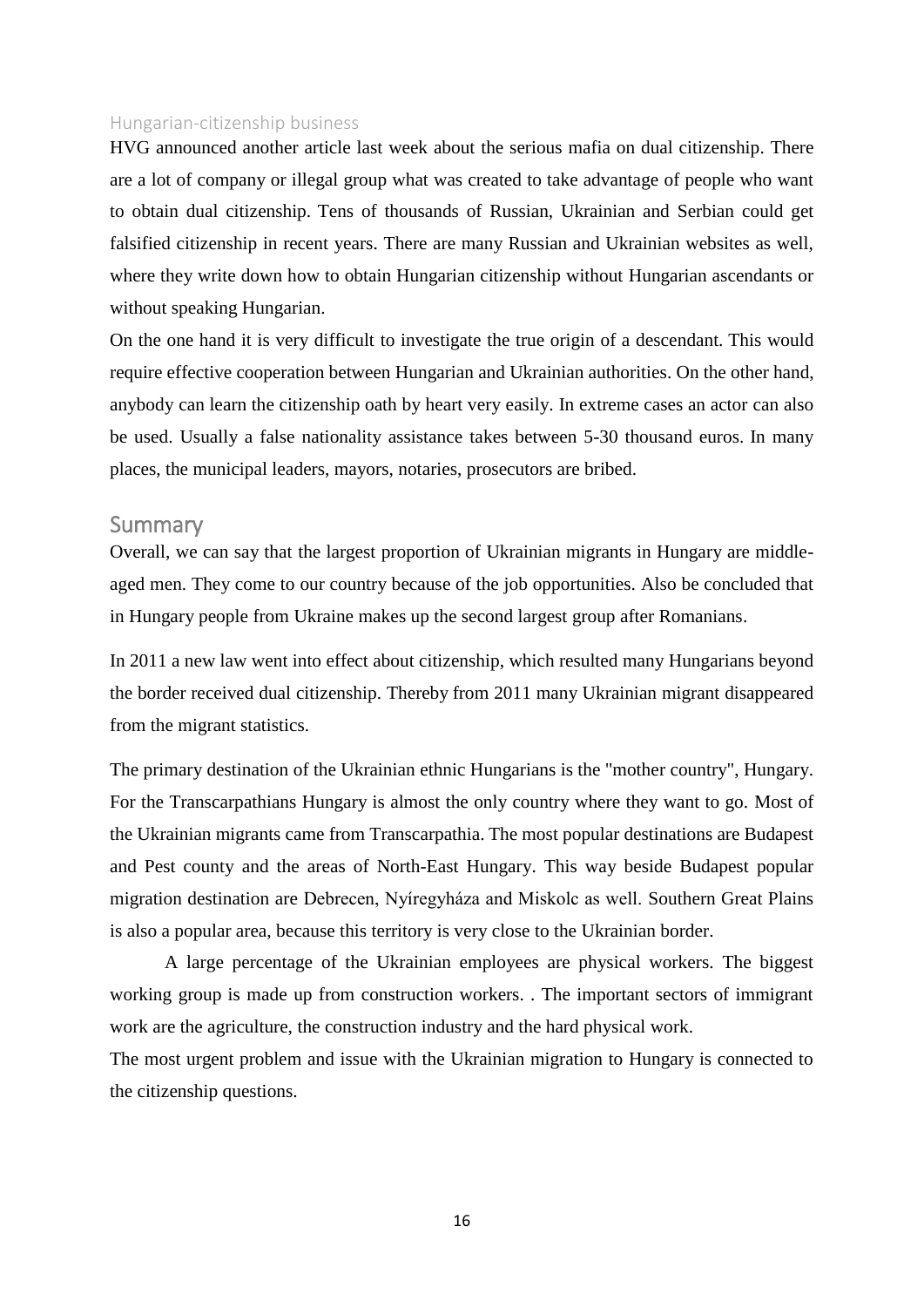As Hungary is granting its citizenship to ethnic Hungarians living in other countries with an easy process and in many cases it is not controlled well, there is a high number of fake requests (causing corruption, criminality and other problems).

As Ukraine is not accepting dual citizenship while Hungary is giving Hungarian citizenship to many Ukrainian citizens, there is a conflict on local level, because many dual citizens have to hide their real identities.

## <span id="page-17-0"></span>Recommendations

- To reduce the fake citizenship requests the Hungarian authorities shall strengthen the controlling methods on that procedures
- To avoid fake residents give an acceptable limit the number of persons who can live in the same household – with a special focus on the border regions
- The Blue Card should have facilitation for the Ukrainian citizens (especially from the conflicted regions) in the EU and in Hungary as well
- The Hungarian structures to accept asylum seekers should be trained and prepared for a possible flow from Ukraine
- The situation of dual citizenships should be discussed further with Ukraine, as the ban is creating even higher corruption
- There are not enough opportunities for the newly naturalized citizens from Ukraine to help their integration, they should be involved to the main programs running under the European Migration and Integration Fund
- Hungary shall follow the recommendations which were written into its Migration Strategy, especially the ones which are about the supporting mechanism for the knowledge based migration and revise or refresh their practical usage towards the Ukrainian migration